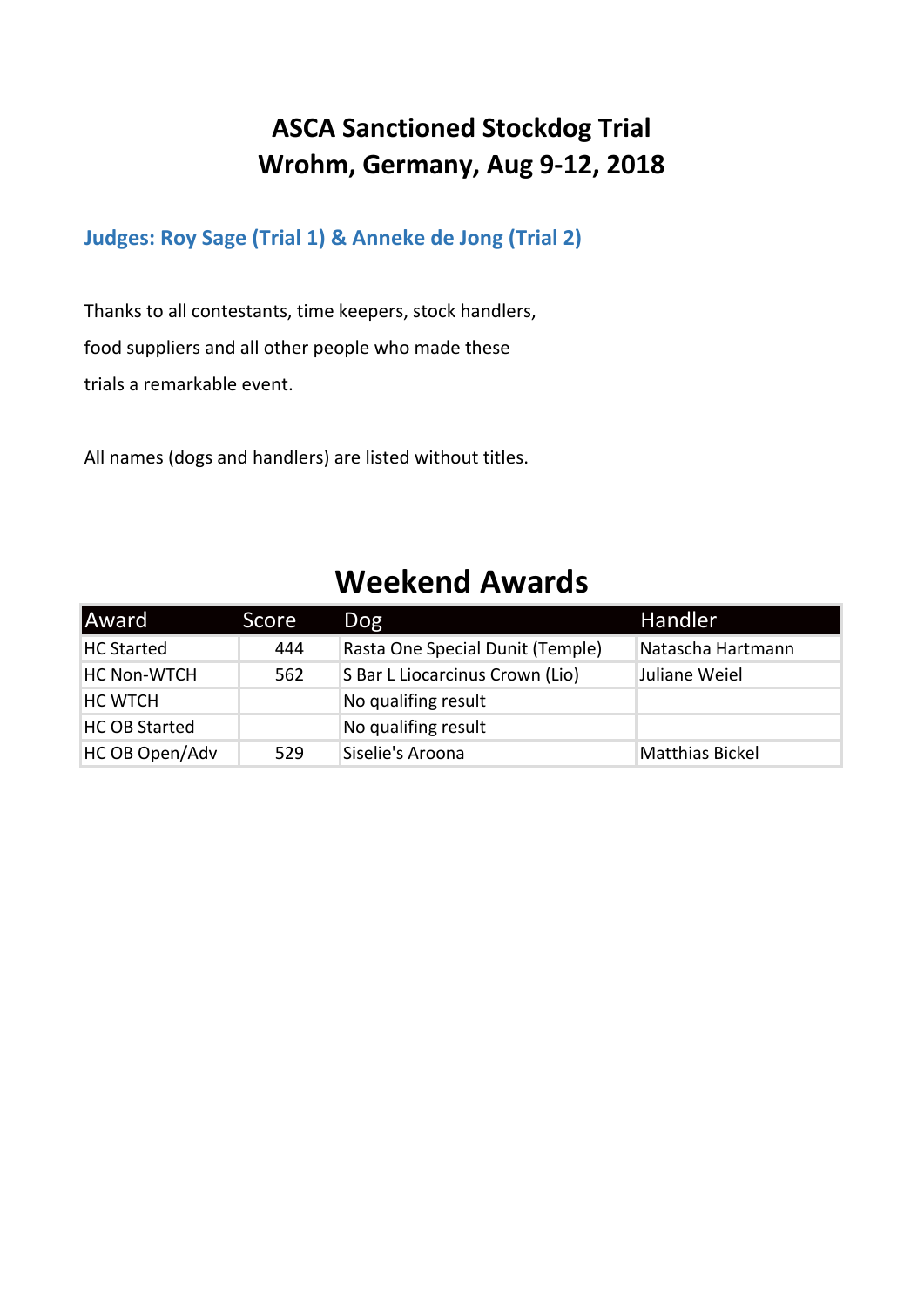| Place          | Score | Dog                                       | Handler                |
|----------------|-------|-------------------------------------------|------------------------|
|                |       | <b>Started</b>                            |                        |
| $\mathbf{1}$   | 71    | Dizel (Tucker Creek's Dizel)              | Mattias Keijsner       |
| 2              | 69    | Freddi (Two Coasts' Fredda)               | Juliane Weiel          |
| 3              | 66    | Maggie (Copper Beech Nunki Maggie)        | Lene Frahm             |
| 4              | 44    | Temple (Rasta One Special Dunit)          | Natascha Hartmann      |
| 5              | 42    | Aroona (Siselie's Aroona)                 | <b>Matthias Bickel</b> |
| 6              | 40    | Lucy (S Bar L Snowflake MM)               | Mikael Malinowski      |
|                |       | Open                                      |                        |
| 1              | 88    | Daisy (Moon Rise A Secret Pleasure)       | Silke Jüngling         |
| Advanced       |       |                                           |                        |
| 1              | 100   | Lio (S Bar L Liocarcinus Crown)           | Juliane Weiel          |
| $\overline{2}$ | 43    | Fiete (Baltic Sea Spirit Lil Magic Fiete) | Mareike Söder          |

### **Ranking - Ducks**

| Place          | Score Dog |                                     | Handler                |
|----------------|-----------|-------------------------------------|------------------------|
|                |           | <b>Started</b>                      |                        |
|                | 94        | Dizel (Tucker Creek's Dizel)        | Mattias Keijsner       |
| $\overline{2}$ | 93        | Freddi (Two Coasts' Fredda)         | Juliane Weiel          |
| 3              | 92        | Fee (Little Jokers Fairy)           | <b>Heino Martens</b>   |
| 4              | 90        | Temple (Rasta One Special Dunit)    | Natascha Hartmann      |
| 5              | 89        | Lucy (S Bar L Snowflake MM)         | Mikael Malinowski      |
| 6              | 86        | Maggie (Copper Beech Nunki Maggie)  | Lene Frahm             |
| 7              | 85        | Leja                                | <b>Heino Martens</b>   |
|                |           | Advanced                            |                        |
| $\mathbf{1}$   | 113       | Lio (S Bar L Liocarcinus Crown)     | Juliane Weiel          |
| $\overline{2}$ | 98        | Daisy (Moon Rise A Secret Pleasure) | Silke Jüngling         |
| 3              | 37,5      | Rijon (Rijon of Ulanova)            | <b>Matthias Bickel</b> |

#### **Ranking - Sheep**

| <b>Place</b>   | Score Dog |                                     | Handler                |  |
|----------------|-----------|-------------------------------------|------------------------|--|
|                |           | <b>Started</b>                      |                        |  |
| 1              | 91        | Freddi (Two Coasts' Fredda)         | Juliane Weiel          |  |
| $\overline{2}$ | 85        | Temple (Rasta One Special Dunit)    | Natascha Hartmann      |  |
| 3              | 84        | Leja                                | <b>Heino Martens</b>   |  |
| 4              | 83        | Dizel (Tucker Creek's Dizel)        | Mattias Keijsner       |  |
| 5              | 83        | Fee (Little Jokers Fairy)           | <b>Heino Martens</b>   |  |
| 6              | 75        | Lucy (S Bar L Snowflake MM)         | Mikael Malinowski      |  |
|                |           | Open                                |                        |  |
| 1              | 109       | Maggie (Copper Beech Nunki Maggie)  | Lene Frahm             |  |
| 2              | 103       | Aroona (Siselie's Aroona)           | <b>Matthias Bickel</b> |  |
| 3              | 89        | Rijon (Rijon of Ulanova)            | <b>Matthias Bickel</b> |  |
| Advanced       |           |                                     |                        |  |
| $\mathbf{1}$   | 113       | Lio (S Bar L Liocarcinus Crown)     | Juliane Weiel          |  |
| $\overline{2}$ | 106       | Daisy (Moon Rise A Secret Pleasure) | Silke Jüngling         |  |

| lAward                | Dog                                | Handler                |
|-----------------------|------------------------------------|------------------------|
| <b>HIT Started</b>    | Dizel (Tucker Creek's Dizel)       | Mattias Keijsner       |
| HIT Open              | Maggie (Copper Beech Nunki Maggie) | Lene Frahm             |
| <b>HIT Advanced</b>   | Lio (S Bar L Liocarcinus Crown)    | Juliane Weiel          |
| <b>HIT OB Started</b> | No qualifing result                |                        |
| HIT OB Open/Adv       | Aroona (Siselie's Aroona)          | <b>Matthias Bickel</b> |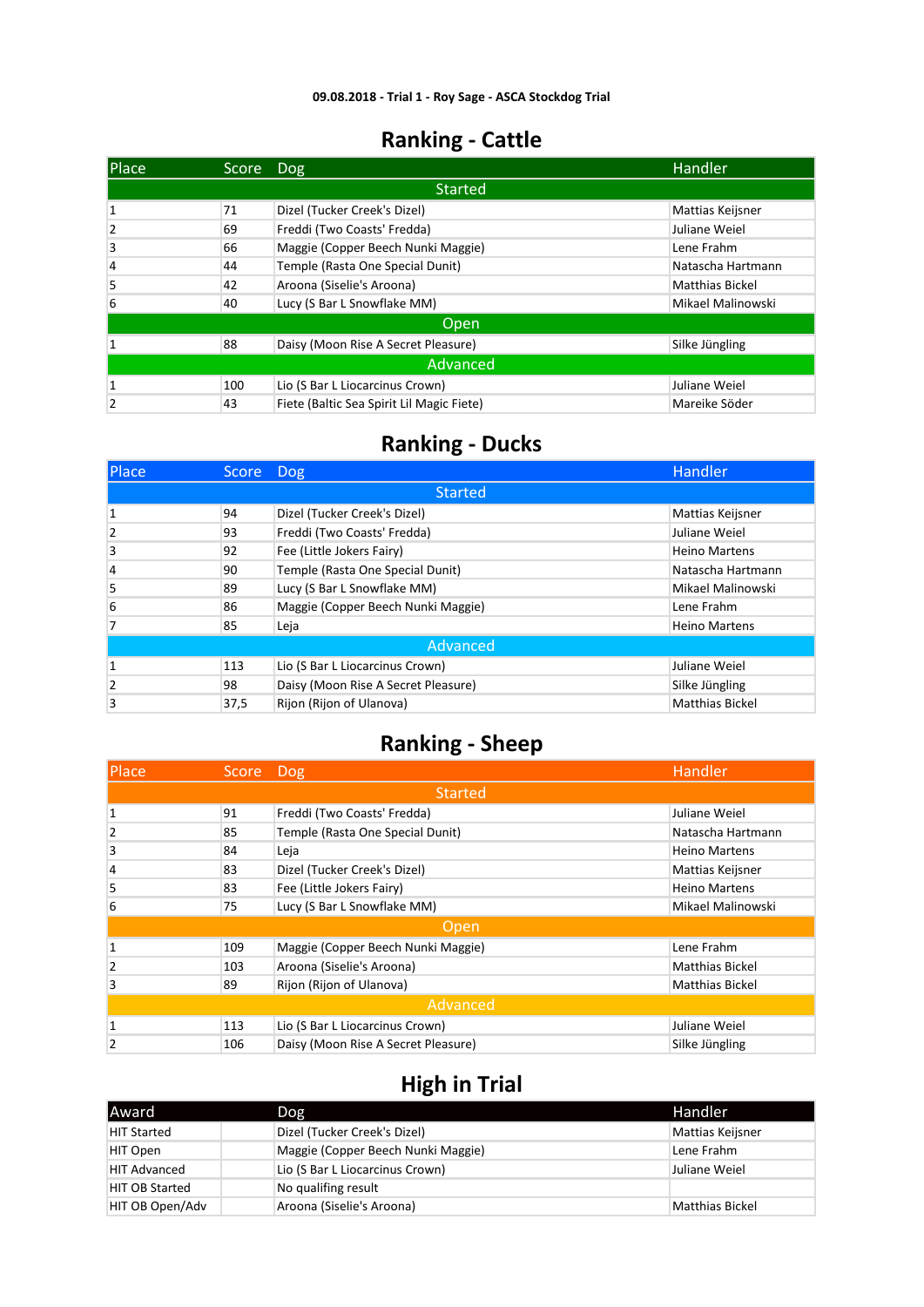| Place        | Score | Dog                                       | <b>Handler</b>         |
|--------------|-------|-------------------------------------------|------------------------|
|              |       | <b>Started</b>                            |                        |
| 1            | 74    | Freddi (Two Coasts' Fredda)               | Juliane Weiel          |
| 2            | 69    | Aroona (Siselie's Aroona)                 | <b>Matthias Bickel</b> |
| 3            | 50    | Lucy (S Bar L Snowflake MM)               | Mikael Malinowski      |
| 4            | 30    | Dizel (Tucker Creek's Dizel)              | Mattias Keijsner       |
|              |       |                                           |                        |
|              |       | <b>Advanced</b>                           |                        |
| $\mathbf{1}$ | 92    | Lio (S Bar L Liocarcinus Crown)           | Juliane Weiel          |
| 2            | 51    | Jazz (Tip Top Aussie Becca)               | Lene Frahm             |
| 3            | 28    | Fiete (Baltic Sea Spirit Lil Magic Fiete) | Mareike Söder          |
| 4            | 27    | Daisy (Moon Rise A Secret Pleasure)       | Silke Jüngling         |

#### **Ranking - Ducks**

| Place          | Score Dog |                                     | Handler                |  |
|----------------|-----------|-------------------------------------|------------------------|--|
|                |           | <b>Started</b>                      |                        |  |
| 1              | 93        | Temple (Rasta One Special Dunit)    | Natascha Hartmann      |  |
| $\overline{2}$ | 86        | Dizel (Tucker Creek's Dizel)        | Mattias Keijsner       |  |
| 3              | 86        | Freddi (Two Coasts' Fredda)         | Juliane Weiel          |  |
| $\overline{4}$ | 83        | Lucy (S Bar L Snowflake MM)         | Mikael Malinowski      |  |
| 5              | 83        | Leja                                | <b>Heino Martens</b>   |  |
| 6              | 81        | Fee (Little Jokers Fairy)           | <b>Heino Martens</b>   |  |
|                |           | Open,                               |                        |  |
|                | 101       | Aroona (Siselie's Aroona)           | <b>Matthias Bickel</b> |  |
| Advanced       |           |                                     |                        |  |
| 1              | 104       | Lio (S Bar L Liocarcinus Crown)     | Juliane Weiel          |  |
| $\overline{2}$ | 99        | Daisy (Moon Rise A Secret Pleasure) | Silke Jüngling         |  |
| 3              | 50,5      | Jazz (Tip Top Aussie Becca)         | Lene Frahm             |  |

#### **Ranking - Sheep**

| <b>Place</b>   | Score Dog |                                     | Handler                |  |  |
|----------------|-----------|-------------------------------------|------------------------|--|--|
|                |           | Started                             |                        |  |  |
| 1              | 90        | Temple (Rasta One Special Dunit)    | Natascha Hartmann      |  |  |
| $\overline{2}$ | 89        | Freddi (Two Coasts' Fredda)         | Juliane Weiel          |  |  |
| 3              | 86        | Dizel (Tucker Creek's Dizel)        | Mattias Keijsner       |  |  |
| 4              | 78        | Fee (Little Jokers Fairy)           | <b>Heino Martens</b>   |  |  |
| 5              | 78        | Lucy (S Bar L Snowflake MM)         | Mikael Malinowski      |  |  |
| 6              | 74        | Leja                                | <b>Heino Martens</b>   |  |  |
|                |           | 'Open,                              |                        |  |  |
| $\mathbf{1}$   | 108       | Aroona (Siselie's Aroona)           | <b>Matthias Bickel</b> |  |  |
| $\overline{2}$ | 83        | Rijon (Rijon of Ulanova)            | <b>Matthias Bickel</b> |  |  |
|                | Advanced  |                                     |                        |  |  |
| $\mathbf{1}$   | 99        | Daisy (Moon Rise A Secret Pleasure) | Silke Jüngling         |  |  |
| 2              | 42        | Jazz (Tip Top Aussie Becca)         | Lene Frahm             |  |  |
| 3              | JCT       | Lio (S Bar L Liocarcinus Crown)     | Juliane Weiel          |  |  |

| lAward                | Dog                              | Handler                |
|-----------------------|----------------------------------|------------------------|
| <b>HIT Started</b>    | Temple (Rasta One Special Dunit) | Natascha Hartmann      |
| HIT Open              | No qualifing result              |                        |
| <b>HIT Advanced</b>   | Lio (S Bar L Liocarcinus Crown)  | Juliane Weiel          |
| <b>HIT OB Started</b> | Aroona (Siselie's Aroona)        | Matthias Bickel        |
| HIT OB Open/Adv       | Aroona (Siselie's Aroona)        | <b>Matthias Bickel</b> |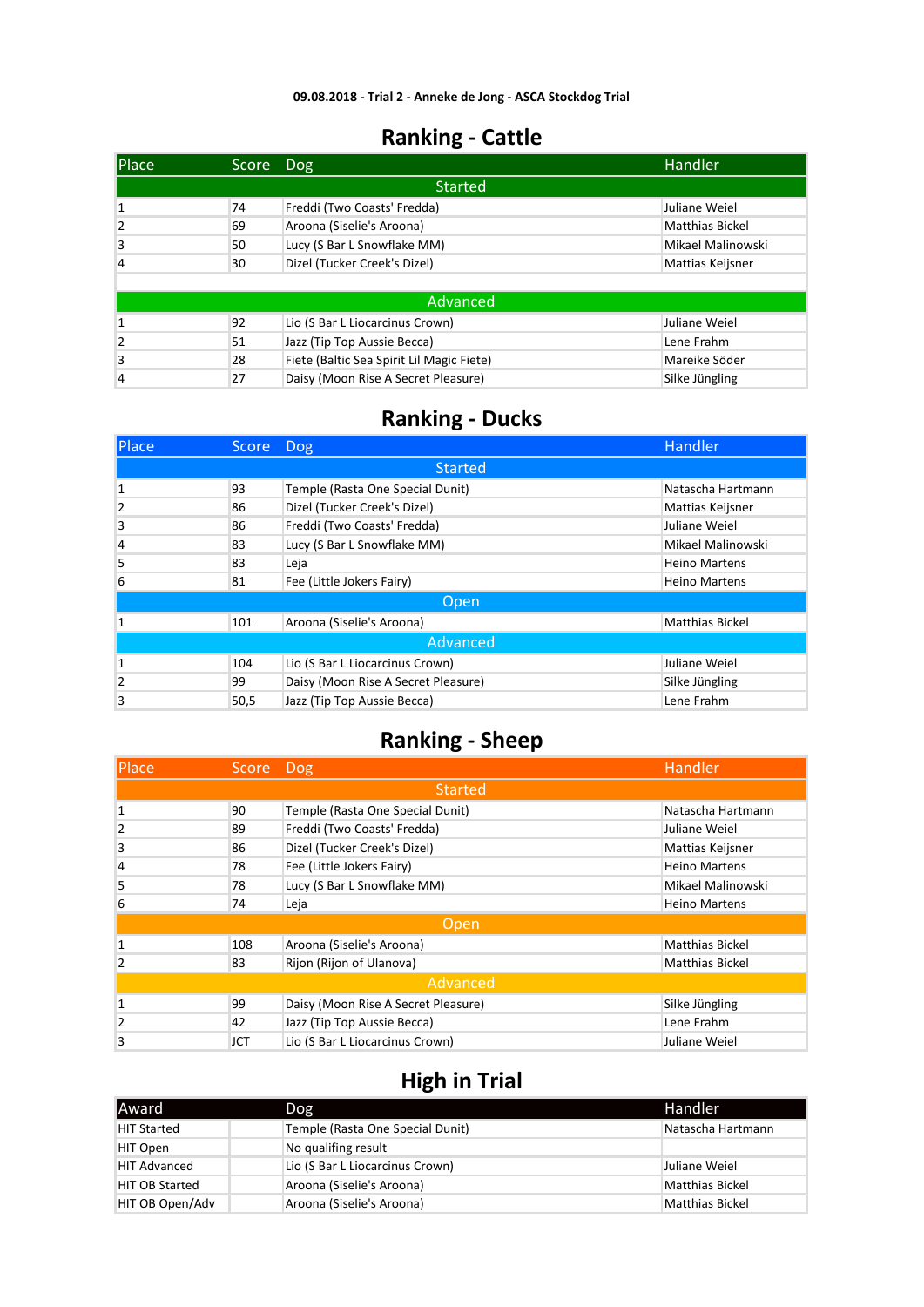| Place          | Score Dog |                                           | Handler                |
|----------------|-----------|-------------------------------------------|------------------------|
|                |           | <b>Started</b>                            |                        |
|                | 65        | Dizel (Tucker Creek's Dizel)              | Mattias Keijsner       |
| 2              | 60        | Aroona (Siselie's Aroona)                 | <b>Matthias Bickel</b> |
| 3              | 42        | Lucy (S Bar L Snowflake MM)               | Mikael Malinowski      |
|                |           | Open                                      |                        |
|                | 42        | Freddi (Two Coasts' Fredda)               | Juliane Weiel          |
|                |           | Advanced                                  |                        |
|                | 91        | Daisy (Moon Rise A Secret Pleasure)       | Silke Jüngling         |
| $\overline{2}$ | 79        | Jazz (Tip Top Aussie Becca)               | Lene Frahm             |
| 3              | 50        | Fiete (Baltic Sea Spirit Lil Magic Fiete) | Mareike Söder          |
| 4              | 27        | Lio (S Bar L Liocarcinus Crown)           | Juliane Weiel          |

#### **Ranking - Ducks**

| Place          | <b>Score</b> | $\overline{\phantom{a}}$ Dog              | Handler                |  |  |
|----------------|--------------|-------------------------------------------|------------------------|--|--|
|                |              | <b>Started</b>                            |                        |  |  |
| $\mathbf{1}$   | 80           | Fee (Little Jokers Fairy)                 | <b>Heino Martens</b>   |  |  |
| $\overline{2}$ | 69           | Temple (Rasta One Special Dunit)          | Natascha Hartmann      |  |  |
| 3              | 63           | Leja                                      | <b>Heino Martens</b>   |  |  |
|                | Open         |                                           |                        |  |  |
| 1              | 113          | Freddi (Two Coasts' Fredda)               | Juliane Weiel          |  |  |
| $\overline{2}$ | 109          | Dizel (Tucker Creek's Dizel)              | Mattias Keijsner       |  |  |
| 3              | 107          | Aroona (Siselie's Aroona)                 | <b>Matthias Bickel</b> |  |  |
|                |              | Advanced                                  |                        |  |  |
| $\mathbf{1}$   | 109          | Fiete (Baltic Sea Spirit Lil Magic Fiete) | Mareike Söder          |  |  |
| $\overline{2}$ | 104          | Lio (S Bar L Liocarcinus Crown)           | Juliane Weiel          |  |  |
| 3              | 103          | Daisy (Moon Rise A Secret Pleasure)       | Silke Jüngling         |  |  |
| $\overline{4}$ | 88           | Jazz (Tip Top Aussie Becca)               | Lene Frahm             |  |  |

#### **Ranking - Sheep**

| Place          | Score Dog |                                             | Handler                |  |
|----------------|-----------|---------------------------------------------|------------------------|--|
|                |           | Started                                     |                        |  |
| 1              | 84        | Leja                                        | <b>Heino Martens</b>   |  |
| $\overline{2}$ | 83        | Fee (Little Jokers Fairy)                   | <b>Heino Martens</b>   |  |
| 3              | 77        | Spock (Perfect Image Batteries Notrequired) | Vibeke E. Tjellesen    |  |
| $\overline{4}$ | 76        | Lucy (S Bar L Snowflake MM)                 | Mikael Malinowski      |  |
|                |           | Open,                                       |                        |  |
| 1              | 109       | Dizel (Tucker Creek's Dizel)                | Mattias Keijsner       |  |
| $\overline{2}$ | 105       | Freddi (Two Coasts' Fredda)                 | Juliane Weiel          |  |
| 3              | 99        | Maggie (Copper Beech Nunki Maggie)          | Lene Frahm             |  |
| $\overline{4}$ | 99        | Aroona (Siselie's Aroona)                   | Matthias Bickel        |  |
| 5              | 94        | Rijon (Rijon of Ulanova)                    | <b>Matthias Bickel</b> |  |
| Advanced       |           |                                             |                        |  |
| 1              | 95        | Lio (S Bar L Liocarcinus Crown)             | Juliane Weiel          |  |
| $\overline{2}$ | 85        | Daisy (Moon Rise A Secret Pleasure)         | Silke Jüngling         |  |
| 3              | 81        | Jazz (Tip Top Aussie Becca)                 | Lene Frahm             |  |

| Award                 | <b>Dog</b>                                  | Handler              |
|-----------------------|---------------------------------------------|----------------------|
| <b>HIT Started</b>    | Leja                                        | <b>Heino Martens</b> |
| HIT Open              | Freddi (Two Coasts' Fredda)                 | Juliane Weiel        |
| <b>HIT Advanced</b>   | Lio (S Bar L Liocarcinus Crown)             | Juliane Weiel        |
| <b>HIT OB Started</b> | Spock (Perfect Image Batteries Notreguired) | Vibeke E. Tjellesen  |
| HIT OB Open/Adv       | Aroona (Siselie's Aroona)                   | Matthias Bickel      |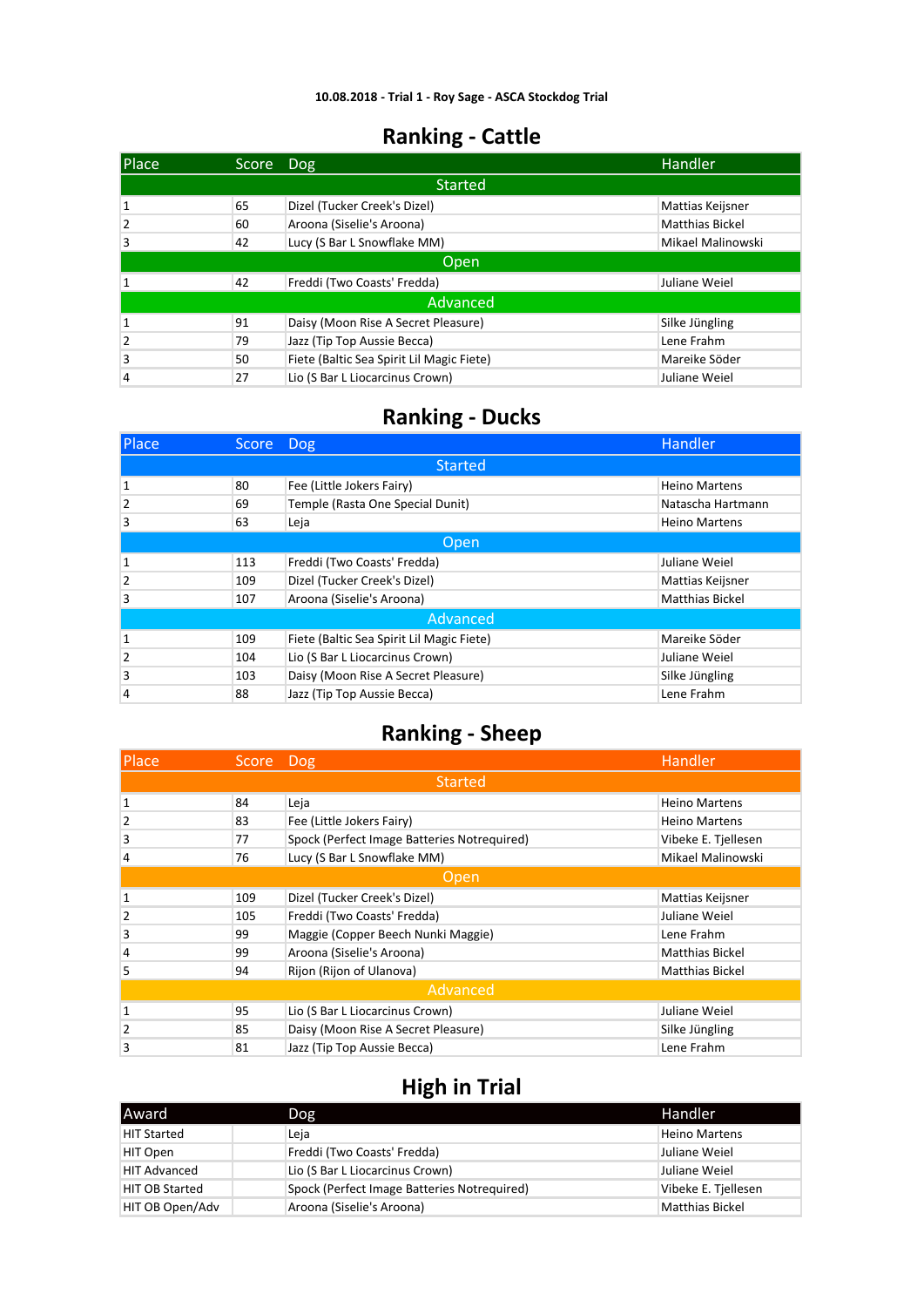| <b>IPlace</b> | Score | Dog                                       | Handler                |
|---------------|-------|-------------------------------------------|------------------------|
|               |       | <b>Started</b>                            |                        |
|               | 86    | Temple (Rasta One Special Dunit)          | Natascha Hartmann      |
| 2             | 78    | Aroona (Siselie's Aroona)                 | <b>Matthias Bickel</b> |
| 3             | 76    | Lucy (S Bar L Snowflake MM)               | Mikael Malinowski      |
| 4             | 75    | Maggie (Copper Beech Nunki Maggie)        | Lene Frahm             |
| 5             | 70    | Dizel (Tucker Creek's Dizel)              | Mattias Keijsner       |
| 6             | 58    | Wylie (High Plains Long Rd to Drover)     | Dorien Vogelaar        |
|               | 53    | Nico (Nordland's Nis Puk)                 | Mareike Söder          |
|               |       | Advanced                                  |                        |
| 1             | 85    | Jazz (Tip Top Aussie Becca)               | Lene Frahm             |
| 2             | 74    | Fiete (Baltic Sea Spirit Lil Magic Fiete) | Mareike Söder          |
| 3             | 67    | Daisy (Moon Rise A Secret Pleasure)       | Silke Jüngling         |
| 4             | 32    | Lio (S Bar L Liocarcinus Crown)           | Juliane Weiel          |

#### **Ranking - Ducks**

| Place          | Score Dog |                                           | Handler                |  |  |
|----------------|-----------|-------------------------------------------|------------------------|--|--|
|                |           | <b>Started</b>                            |                        |  |  |
|                | 87        | Wylie (High Plains Long Rd to Drover)     | Dorien Vogelaar        |  |  |
| $\overline{2}$ | 83        | Temple (Rasta One Special Dunit)          | Natascha Hartmann      |  |  |
| 3              | 80        | Maggie (Copper Beech Nunki Maggie)        | Lene Frahm             |  |  |
| 4              | 75        | Fee (Little Jokers Fairy)                 | <b>Heino Martens</b>   |  |  |
| 5              | 69        | Nico (Nordland's Nis Puk)                 | Mareike Söder          |  |  |
| 6              | 65        | Leja                                      | <b>Heino Martens</b>   |  |  |
|                |           | Open                                      |                        |  |  |
|                | 110       | Dizel (Tucker Creek's Dizel)              | Mattias Keijsner       |  |  |
|                | Advanced  |                                           |                        |  |  |
| 1              | 104       | Daisy (Moon Rise A Secret Pleasure)       | Silke Jüngling         |  |  |
| $\overline{2}$ | 91        | Fiete (Baltic Sea Spirit Lil Magic Fiete) | Mareike Söder          |  |  |
| 3              | 91        | Rijon (Rijon of Ulanova)                  | <b>Matthias Bickel</b> |  |  |

#### **Ranking - Sheep**

| <b>IPlace</b> | Score Dog |                                             | Handler                |
|---------------|-----------|---------------------------------------------|------------------------|
|               |           | <b>Started</b>                              |                        |
| 1             | 86        | Temple (Rasta One Special Dunit)            | Natascha Hartmann      |
| 2             | 76        | Leja                                        | <b>Heino Martens</b>   |
| 3             | 75        | Spock (Perfect Image Batteries Notreguired) | Vibeke E. Tjellesen    |
| 4             | 75        | Wylie (High Plains Long Rd to Drover)       | Dorien Vogelaar        |
| 5             | 73        | Fee (Little Jokers Fairy)                   | <b>Heino Martens</b>   |
| 6             | 71        | Lucy (S Bar L Snowflake MM)                 | Mikael Malinowski      |
| 7             | 69        | Nico (Nordland's Nis Puk)                   | Mareike Söder          |
|               |           | Open                                        |                        |
| 1             | 105       | Aroona (Siselie's Aroona)                   | <b>Matthias Bickel</b> |
| 2             | 86        | Rijon (Rijon of Ulanova)                    | <b>Matthias Bickel</b> |
| 3             | 77        | Dizel (Tucker Creek's Dizel)                | Mattias Keijsner       |
| Advanced      |           |                                             |                        |
| $\mathbf{1}$  | 77        | Daisy (Moon Rise A Secret Pleasure)         | Silke Jüngling         |

| lAward                | Dog                                   | Handler                 |
|-----------------------|---------------------------------------|-------------------------|
| <b>HIT Started</b>    | Wylie (High Plains Long Rd to Drover) | Dorien Vogelaar         |
| HIT Open              | Dizel (Tucker Creek's Dizel)          | <b>Mattias Keijsner</b> |
| <b>HIT Advanced</b>   | Daisy (Moon Rise A Secret Pleasure)   | Silke Jüngling          |
| <b>HIT OB Started</b> | Aroona (Siselie's Aroona)             | <b>Matthias Bickel</b>  |
| HIT OB Open/Adv       | Aroona (Siselie's Aroona)             | <b>Matthias Bickel</b>  |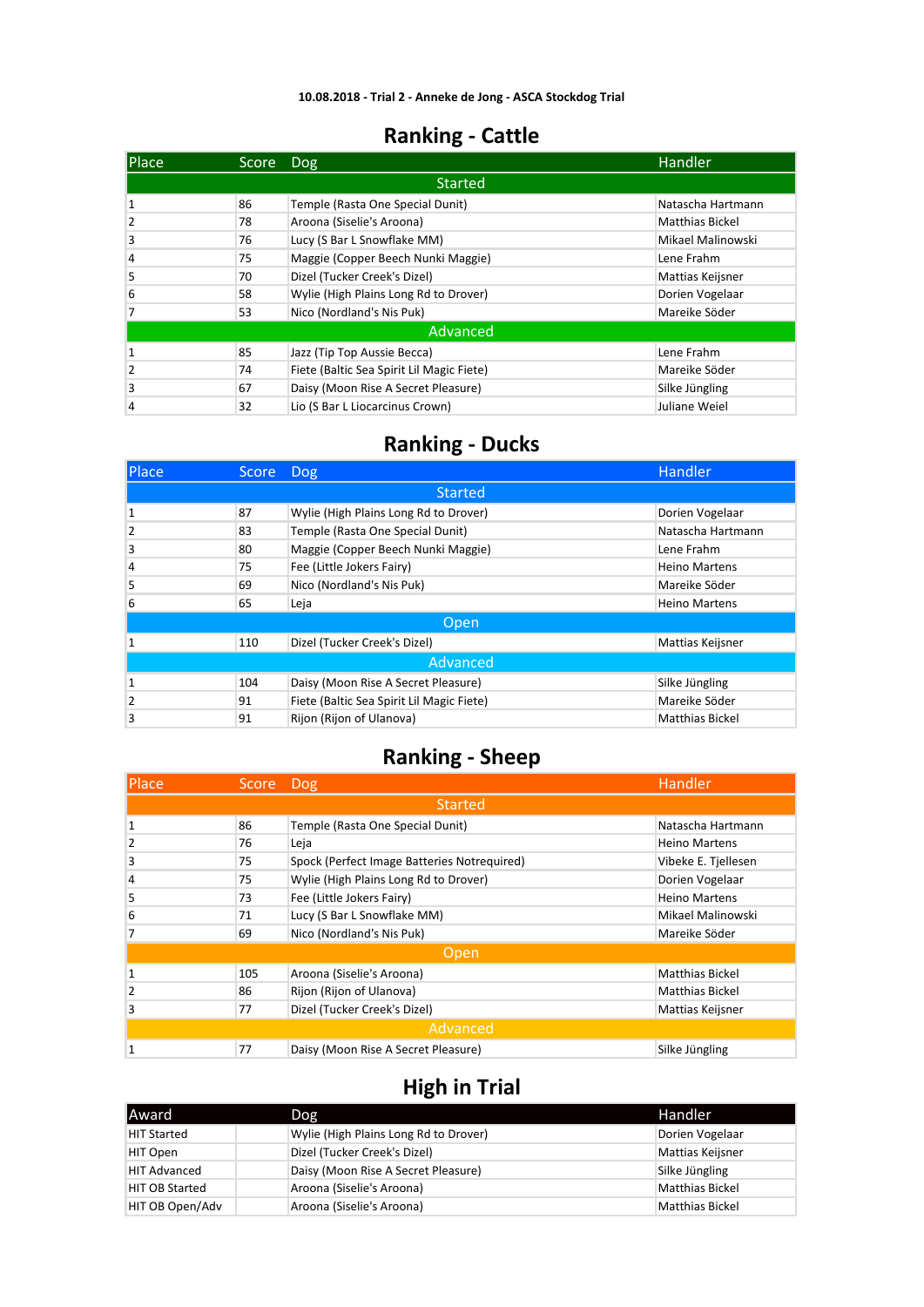| <b>Place</b>   | Score Dog |                                           | <b>Handler</b>         |  |
|----------------|-----------|-------------------------------------------|------------------------|--|
|                |           | <b>Started</b>                            |                        |  |
| 1              | 87        | Wylie (High Plains Long Rd to Drover)     | Dorien Vogelaar        |  |
| 2              | 85        | Nico (Nordland's Nis Puk)                 | Mareike Söder          |  |
| 3              | 43        | Lucy (S Bar L Snowflake MM)               | Mikael Malinowski      |  |
|                | Open,     |                                           |                        |  |
| 1              | 100       | Aroona (Siselie's Aroona)                 | <b>Matthias Bickel</b> |  |
| $\overline{2}$ | 99        | Temple (Rasta One Special Dunit)          | Natascha Hartmann      |  |
| 3              | 93        | Maggie (Copper Beech Nunki Maggie)        | Lene Frahm             |  |
| Advanced       |           |                                           |                        |  |
| 1              | 106       | Jazz (Tip Top Aussie Becca)               | Lene Frahm             |  |
| 2              | 97        | Lio (S Bar L Liocarcinus Crown)           | Juliane Weiel          |  |
| 3              | 41        | Fiete (Baltic Sea Spirit Lil Magic Fiete) | Mareike Söder          |  |

#### **Ranking - Ducks**

| <b>Place</b>   | Score Dog |                                           | Handler           |
|----------------|-----------|-------------------------------------------|-------------------|
|                |           | <b>Started</b>                            |                   |
| 1              | 85        | Tucker Creek's Lightning Bolt             | Mareike Söder     |
| $\overline{2}$ | 80        | Wylie (High Plains Long Rd to Drover)     | Dorien Vogelaar   |
| 3              | 67        | Nico (Nordland's Nis Puk)                 | Mareike Söder     |
| 4              | 66        | Lucy (S Bar L Snowflake MM)               | Mikael Malinowski |
|                |           | Open                                      |                   |
| 1              | 111       | Zita (Zita Gulden Land)                   | Janina Wendel     |
| $\overline{2}$ | 95        | Vesper (Chic's Dark Angel)                | Janina Wendel     |
| 3              | 94        | Temple (Rasta One Special Dunit)          | Natascha Hartmann |
| Advanced       |           |                                           |                   |
| 1              | 106       | Fiete (Baltic Sea Spirit Lil Magic Fiete) | Mareike Söder     |
| $\overline{2}$ | 103       | Dizel (Tucker Creek's Dizel)              | Mattias Keijsner  |
| 3              | 66        | Kenzie (Keep Smilings McKenzie River)     | Janina Wendel     |

### **Ranking - Sheep**

| Place          | Score Dog |                                             | Handler                |  |
|----------------|-----------|---------------------------------------------|------------------------|--|
|                |           | <b>Started</b>                              |                        |  |
| 1              | 83        | Nico (Nordland's Nis Puk)                   | Mareike Söder          |  |
| $\overline{2}$ | 83        | Wylie (High Plains Long Rd to Drover)       | Dorien Vogelaar        |  |
| 3              | 82        | Lucy (S Bar L Snowflake MM)                 | Mikael Malinowski      |  |
| 4              | 78        | Magnum (Tucker Creek's Lightning Bolt)      | Svea Nissen            |  |
| 5              | 75        | Spock (Perfect Image Batteries Notrequired) | Vibeke E. Tjellesen    |  |
|                |           | Open                                        |                        |  |
| 1              | 116       | Temple (Rasta One Special Dunit)            | Natascha Hartmann      |  |
| $\overline{2}$ | 110       | Freddi (Two Coasts' Fredda)                 | Juliane Weiel          |  |
| 3              | 108       | Aroona (Siselie's Aroona)                   | <b>Matthias Bickel</b> |  |
| 4              | 105       | Rijon (Rijon of Ulanova)                    | <b>Matthias Bickel</b> |  |
| Advanced       |           |                                             |                        |  |
| 1              | 104       | Lio (S Bar L Liocarcinus Crown)             | Juliane Weiel          |  |
| $\overline{2}$ | 94        | Daisy (Moon Rise A Secret Pleasure)         | Silke Jüngling         |  |
| 3              | 46,5      | Vesper (Chic's Dark Angel)                  | Janina Wendel          |  |

| <b>Award</b>          | Dog                                         | Handler             |
|-----------------------|---------------------------------------------|---------------------|
| <b>HIT Started</b>    | Wylie (High Plains Long Rd to Drover)       | Dorien Vogelaar     |
| HIT Open              | Temple (Rasta One Special Dunit)            | Natascha Hartmann   |
| <b>HIT Advanced</b>   | Lio (S Bar L Liocarcinus Crown)             | Juliane Weiel       |
| <b>HIT OB Started</b> | Spock (Perfect Image Batteries Notreguired) | Vibeke E. Tjellesen |
| HIT OB Open/Adv       | Zita (Zita Gulden Land)                     | Janina Wendel       |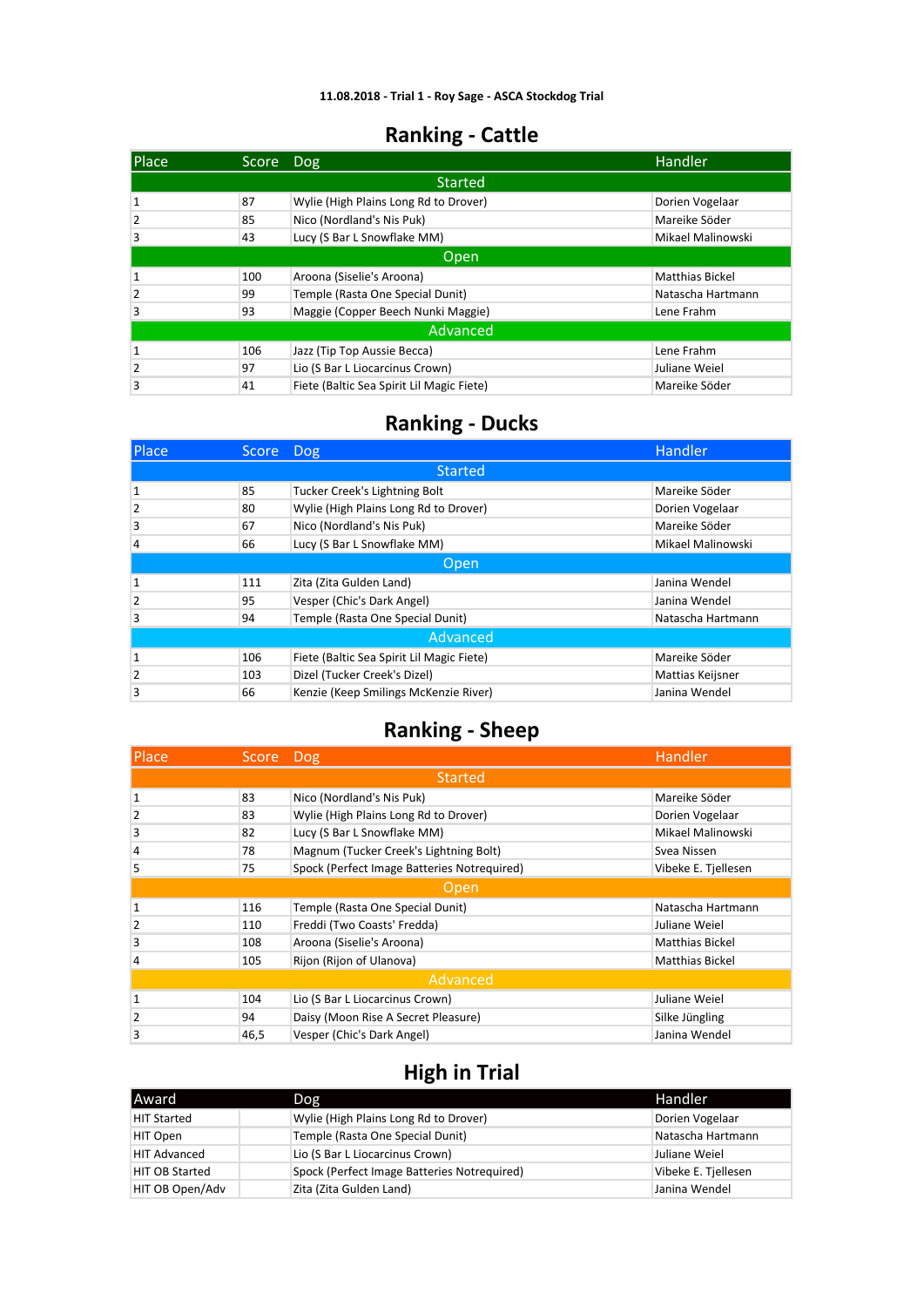| Place          | Score    | Dog                                       | Handler                |  |  |
|----------------|----------|-------------------------------------------|------------------------|--|--|
|                |          | <b>Started</b>                            |                        |  |  |
|                | 79       | Lucy (S Bar L Snowflake MM)               | Mikael Malinowski      |  |  |
| $\overline{2}$ | 69       | Nico (Nordland's Nis Puk)                 | Mareike Söder          |  |  |
|                | Open     |                                           |                        |  |  |
| 1              | 99       | Aroona (Siselie's Aroona)                 | <b>Matthias Bickel</b> |  |  |
| $\overline{2}$ | 94       | Temple (Rasta One Special Dunit)          | Natascha Hartmann      |  |  |
| 3              | 33       | Freddi (Two Coasts' Fredda)               | Juliane Weiel          |  |  |
|                | Advanced |                                           |                        |  |  |
| $\mathbf{1}$   | 80       | Lio (S Bar L Liocarcinus Crown)           | Juliane Weiel          |  |  |
| $\overline{2}$ | 36       | Daisy (Moon Rise A Secret Pleasure)       | Silke Jüngling         |  |  |
| 3              | 24       | Fiete (Baltic Sea Spirit Lil Magic Fiete) | Mareike Söder          |  |  |

### **Ranking - Ducks**

| Place          | Score | Dog                                         | <b>Handler</b>         |  |  |
|----------------|-------|---------------------------------------------|------------------------|--|--|
|                |       | <b>Started</b>                              |                        |  |  |
| 1              | 66    | Lucy (S Bar L Snowflake MM)                 | Mikael Malinowski      |  |  |
| $\overline{2}$ | 61    | Magnum (Tucker Creek's Lightning Bolt)      | Mareike Söder          |  |  |
| 3              | 50    | Spock (Perfect Image Batteries Notreguired) | Vibeke E. Tjellesen    |  |  |
|                | Open  |                                             |                        |  |  |
| 1              | 106   | Temple (Rasta One Special Dunit)            | Natascha Hartmann      |  |  |
| 2              | 102   | Vesper (Chic's Dark Angel)                  | Janina Wendel          |  |  |
| 3              | 92    | Freddi (Two Coasts' Fredda)                 | Juliane Weiel          |  |  |
|                |       | Advanced                                    |                        |  |  |
| 1              | 103   | Fiete (Baltic Sea Spirit Lil Magic Fiete)   | Mareike Söder          |  |  |
| $\overline{2}$ | 94    | Kenzie (Keep Smilings McKenzie River)       | Janina Wendel          |  |  |
| 3              | 75    | Aroona (Siselie's Aroona)                   | <b>Matthias Bickel</b> |  |  |
| 4              | 70    | Rijon (Rijon of Ulanova)                    | <b>Matthias Bickel</b> |  |  |

### **Ranking - Sheep**

| <b>Place</b>   | Score Dog |                                             | Handler             |  |
|----------------|-----------|---------------------------------------------|---------------------|--|
|                |           | <b>Started</b>                              |                     |  |
| $\mathbf{1}$   | 83        | Magnum (Tucker Creek's Lightning Bolt)      | Svea Nissen         |  |
| $\overline{2}$ | 78        | Spock (Perfect Image Batteries Notrequired) | Vibeke E. Tjellesen |  |
| 3              | 77        | Lucy (S Bar L Snowflake MM)                 | Mikael Malinowski   |  |
|                | Open      |                                             |                     |  |
| $\mathbf{1}$   | 109       | Dizel (Tucker Creek's Dizel)                | Mattias Keijsner    |  |
| $\overline{2}$ | 104       | Temple (Rasta One Special Dunit)            | Natascha Hartmann   |  |
| 3              | 100       | Freddi (Two Coasts' Fredda)                 | Juliane Weiel       |  |
| Advanced       |           |                                             |                     |  |
| $\mathbf{1}$   | 93        | Daisy (Moon Rise A Secret Pleasure)         | Silke Jüngling      |  |
| $\overline{2}$ | 30,5      | Vesper (Chic's Dark Angel)                  | Janina Wendel       |  |

| lAward                | Dog                                         | Handler             |
|-----------------------|---------------------------------------------|---------------------|
| <b>HIT Started</b>    | Magnum (Tucker Creek's Lightning Bolt)      | Svea Nissen         |
| HIT Open              | Dizel (Tucker Creek's Dizel)                | Mattias Keijsner    |
| <b>HIT Advanced</b>   | Kenzie (Keep Smilings McKenzie River)       | Janina Wendel       |
| <b>HIT OB Started</b> | Spock (Perfect Image Batteries Notrequired) | Vibeke E. Tjellesen |
| HIT OB Open/Adv       | Fiete (Baltic Sea Spirit Lil Magic Fiete)   | Mareike Söder       |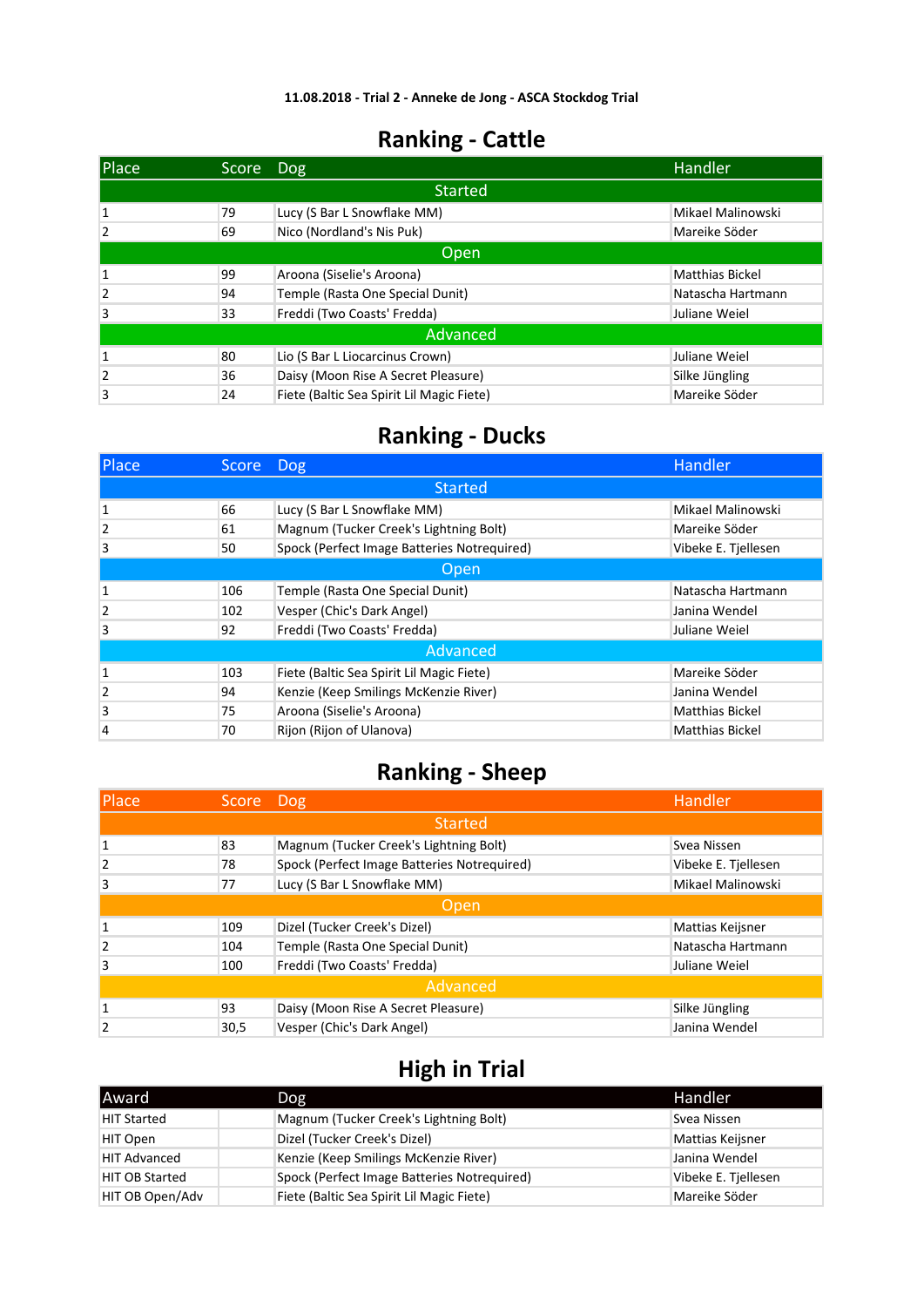| Place           | Score      | <b>Dog</b>                                | Handler                |
|-----------------|------------|-------------------------------------------|------------------------|
|                 |            | <b>Started</b>                            |                        |
|                 | 73         | Wylie (High Plains Long Rd to Drover)     | Dorien Vogelaar        |
| Open            |            |                                           |                        |
|                 | 101        | Temple (Rasta One Special DunIt)          | Natascha Hartmann      |
| $\overline{2}$  | 86         | Freddi (Two Coasts' Fredda)               | Juliane Weiel          |
| 3               | <b>HCT</b> | Aroona (Siselie's Aroona)                 | <b>Matthias Bickel</b> |
| <b>Advanced</b> |            |                                           |                        |
|                 | 91         | Fiete (Baltic Sea Spirit Lil Magic Fiete) | Mareike Söder          |
|                 | 48         | Lio (S Bar L Liocarcinus Crown)           | Juliane Weiel          |

# **Ranking - Ducks**

| <b>Place</b>   | <b>Score</b> | <b>Dog</b>                                | Handler                |
|----------------|--------------|-------------------------------------------|------------------------|
|                |              | <b>Started</b>                            |                        |
| 1              | 76           | Nico (Nordland's Nis Puk)                 | Mareike Söder          |
| 2              | 75           | Magnum (Tucker Creek's Lightning Bolt)    | Mareike Söder          |
| Open           |              |                                           |                        |
| 1              | 97           | Freddi (Two Coasts' Fredda)               | Juliane Weiel          |
| $\overline{2}$ | 89           | Temple (Rasta One Special DunIt)          | Natascha Hartmann      |
|                |              | Advanced                                  |                        |
| 1              | 106          | Daisy (Moon Rise A Secret Pleasure)       | Silke Jüngling         |
| $\overline{2}$ | 104          | Lio (S Bar L Liocarcinus Crown)           | Juliane Weiel          |
| 3              | 101          | Rijon (Rijon of Ulanova)                  | <b>Matthias Bickel</b> |
| $\overline{4}$ | 94           | Fiete (Baltic Sea Spirit Lil Magic Fiete) | Mareike Söder          |
| 5              | 94           | Aroona (Siselie's Aroona)                 | <b>Matthias Bickel</b> |

### **Ranking - Sheep**

| Place    | Score | <b>Dog</b>                             | <b>Handler</b>    |
|----------|-------|----------------------------------------|-------------------|
|          |       | <b>Started</b>                         |                   |
|          | 85    | Nico (Nordland's Nis Puk)              | Mareike Söder     |
|          | 80    | Magnum (Tucker Creek's Lightning Bolt) | Svea Nissen       |
| Open     |       |                                        |                   |
|          | 100   | Temple (Rasta One Special DunIt)       | Natascha Hartmann |
|          | 78    | Freddi (Two Coasts' Fredda)            | Juliane Weiel     |
| Advanced |       |                                        |                   |
|          | 117   | Lio (S Bar L Liocarcinus Crown)        | Juliane Weiel     |

| lAward                | Dog                              | Handler                |
|-----------------------|----------------------------------|------------------------|
| <b>HIT Started</b>    | Nico (Nordland's Nis Puk)        | Mareike Söder          |
| HIT Open              | Temple (Rasta One Special DunIt) | Natascha Hartmann      |
| <b>HIT Advanced</b>   | Lio (S Bar L Liocarcinus Crown)  | Juliane Weiel          |
| <b>HIT OB Started</b> | No qualifing result              |                        |
| HIT OB Open/Adv       | Rijon (Rijon of Ulanova)         | <b>Matthias Bickel</b> |